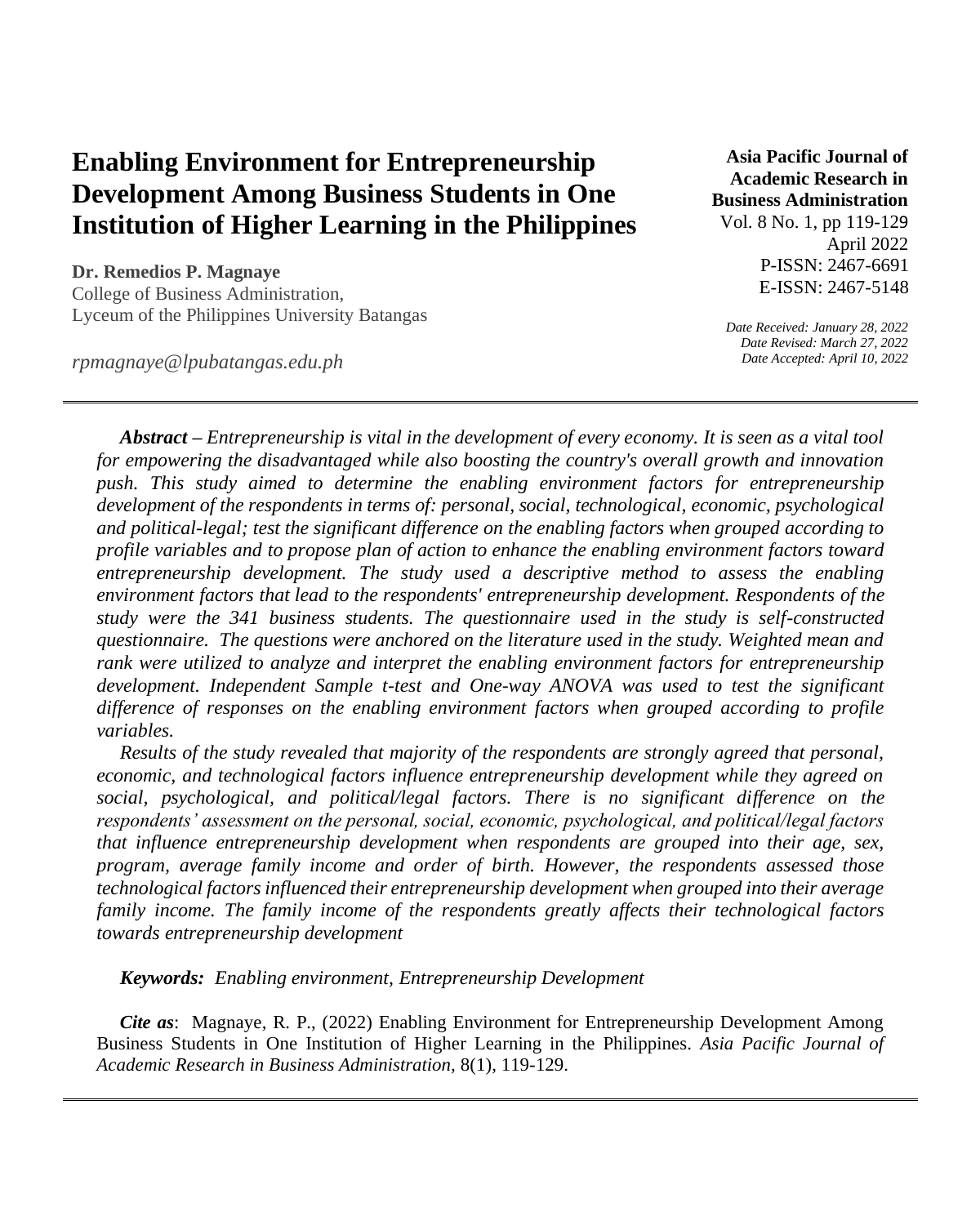## **INTRODUCTION**

The Philippines has not enjoyed a reputation for strong entrepreneurship. The major factors of entrepreneurial activity, according to the Global Entrepreneurship Monitor (GEM) survey, are: the country's social values toward entrepreneurship; and individuals' psychology, demographic characteristics, and motivations. Filipinos have the highest entrepreneurial intentions and perceived capacities and prospects among ASEAN (Association of Southeast Asian Nations) members. The lack of training to grow and maintain more companies is a well-known flaw in the entrepreneurial system. Young entrepreneurs are confident in their ability to match some opportunities for starting a company, but their actual ability to develop their business remains limited. Few entrepreneurs are able to expand their companies and create new jobs. Barriers to entry, such as the need to legally register a new company, are to blame. Physical and social infrastructure, the macro climate, access to finance, and access to skill growth and expertise are among the other obstacles [1].

The Philippines ranks 113 out of 190 economies in terms of ease of doing business, according to the World Bank's 2018 Doing Business Survey. This shows that the legal and regulatory climate for entrepreneurship is still unsatisfactory and needs further change, coordination, and continuity [2].

As cited by Evangelista [2] from the World Economic Forum's Global Competitiveness Index, in addition to restricted opportunities to become more profitable and creative, another obstacle in Philippine entrepreneurship is the liberalized trading climate. Infrastructure, labor market productivity, innovation, technical readiness, intellectual property security, research and development investment, and availability of scientists are among the main areas of business and enterprise development where the Philippines lags.

The Philippines' education system bears a significant burden in developing entrepreneurs' abilities to succeed in the industry. Despite the fact that the majority of entrepreneurs have completed secondary or college education, preparation and the growth of entrepreneurial potential have not been prioritized in their formal education. The bulk of academic preparation focuses on preparing students to become workers. In the Philippines, organizations such as the Philippine Center for Entrepreneurship (PCE) founded "Go Negosyo Communities," which bring together academics, industry, and government to promote

entrepreneurship. Professors, entrepreneurs, business specialists, and capitalists are constantly networking, mentoring, and cooperating, with the government providing support through practical policies. The "Go Negosyo" group has been created with the aim of producing more start-up businesses [1].

Entrepreneurship is vital to the development of every economy. Countries that have prospered have contributed to the development of entrepreneurship. As a result, governments and individuals all over the world are interested in promoting this concept. Entrepreneurship is seen as a vital tool for empowering the disadvantaged while also boosting the country's overall growth and innovation push. It can only survive if the environment in the country is conducive. Personal, social, economic, technological, psychological, and political-legal factors all have an impact on entrepreneurship development. Entrepreneurs must be energetic, dynamic, and imaginative to come up with their own business plans in order to succeed.

In some ways, successful entrepreneurs tend to think differently than most people (e.g., they are less likely to engage in counterfactual thinking but more likely to show overconfidence in their judgments). Efficient entrepreneurs often tend to have a higher level of social maturity, or the ability to communicate efficiently with others (e.g., they are better at social perception and adapting to new social situations). These findings indicate that psychologists' concepts and findings can be extremely useful to entrepreneurship researchers, offering crucial insights into the factors that affect entrepreneurs' success [3].

The most direct and immediate effect practice of entrepreneurship is the economic climate. Economic conditions play a key role in an entrepreneur's economic development. People become entrepreneurs as a result of a lack of other employment or opportunities. Money, labor, raw materials, industry, and infrastructure are all economic factors that influence entrepreneur development. Entrepreneurs come up with innovative concepts that are not always well received by society. There are many other aspects of society that are important, such as education, awareness, science, and the willingness to embrace change and be a part of it [4].

In pursuit of excellence in business education, one institution of higher learning trains their business graduates to be competitive professionals and entrepreneurs. The College of Business Administration equips students with the experience and skills they need

Asia Pacific Journal of Academic Research in Business Administration Volume 8, No. 1, April 2022 P-ISSN: 2467-6691 | E-ISSN: 2467-5148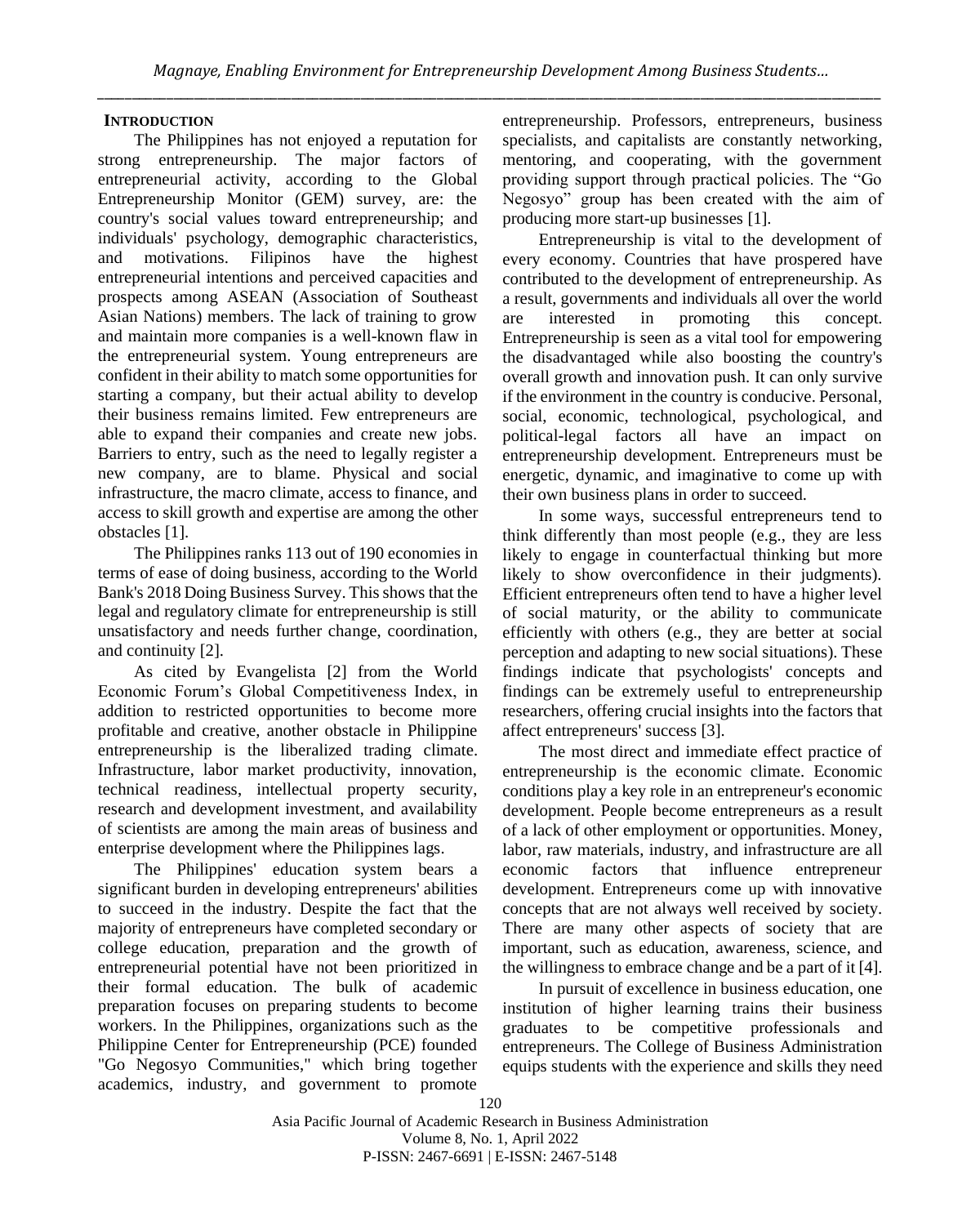to meet the country's entrepreneurial needs. Students in business are interested in projects and events that enable them to apply their expertise and skills in business, management, and entrepreneurship in order to develop their entrepreneurial and managerial abilities. This study may be useful in enhancing the teaching learning process and methods in entrepreneurship education in higher education. In the process of encouraging students to cultivate a positive outlook toward entrepreneurship growth, strategies to improve the students' supporting factors can be used. This research will help higher education institutions better understand the supporting factors, as well as encourage policymakers to develop appropriate curriculum for the future creation of entrepreneurial programs for ABM students in higher education institutions.

However, the entrepreneurship-related learning experiences and processes are inadequate to completely establish them as effective entrepreneurs. Students will face more challenges as they understand the ideals of entrepreneurship and grow their entrepreneurial mentality. Enabling environment variables should be examined and presented as a greater challenge for them to understand and evaluate in order to evolve into future successful entrepreneurs. These enabling environment variables will serve as a guide in shaping them into entrepreneurs.

As a professor in the College of Business, this inspired the researcher to conduct this study. The students' assessments of the enabling environment variables would be useful in inspiring them to pursue entrepreneurship. Students will gain a better understanding of how entrepreneurship can motivate others to seek more opportunities, considering the risks involved. They would go on to say that these enabling environment factors will be the key to accomplishing great things that will aid in the country's development.

## **OBJECTIVES OF THE STUDY**

The study evaluated the enabling environment factors for entrepreneurship development among business students. It addressed the following specific objectives: described the respondents profile in terms of: age, sex, program, order of birth and family income; determined the enabling environment factors for entrepreneurship development of the respondents in terms of: personal, social, technological, economic, psychological and political-legal; test the significant difference on the enabling factors when grouped according to profile variables and to propose plan of action to enhance the enabling environment factors toward entrepreneurship development.

# **MATERIALS AND METHODS**

# **Research Design**

The study used a descriptive method to assess the enabling environment factors that lead to the respondents' entrepreneurship development. Descriptive research can be described as a description of the current state of affairs, with the researcher having no control over the variables. Furthermore, "descriptive studies" can be described as "the attempt to evaluate, explain, or classify what is" [5].

When evaluating the enabling environmental factors that lead to entrepreneurship development, the descriptive approach was used to define a specific circumstance or actions of the respondents. The respondents were able to answer the questionnaire in Google Form using the survey tool.

## **Participants**

Respondents of the study were the 341 business students from a total of 540 from the College of Business Administration during the 2nd Semester of AY 2020-2021. The respondents are first year to third year college students taking up BS Accountancy, BS Business Administration and BS Customs Administration Program. All the students were used as respondents however, only 63 percent were retrieved.

## **Instrument**

The questionnaire used in the study is selfconstructed questionnaire. The questions were anchored on the literature used in the study. Readings from researches, e-books, e-journals and from other online sources were utilized to construct the questionnaire.

Part 1 of the questionnaire contains the profile of the respondents in terms of age, sex, program, average family income and order of birth. Part II of the questionnaire contains the enabling environment factors like personal, social, technological, economic, psychological, and political-legal that may influence the entrepreneurship development.

The questionnaire included a perceptual measure that was rated on a four-point Likert scale. The interpretation of the ratings for the questionnaire used the following: 3.5-4 strongly agree; 2.5- 3.49 – agree; 1.5-2.49 – disagree; 1.00-1.49 – strongly disagree.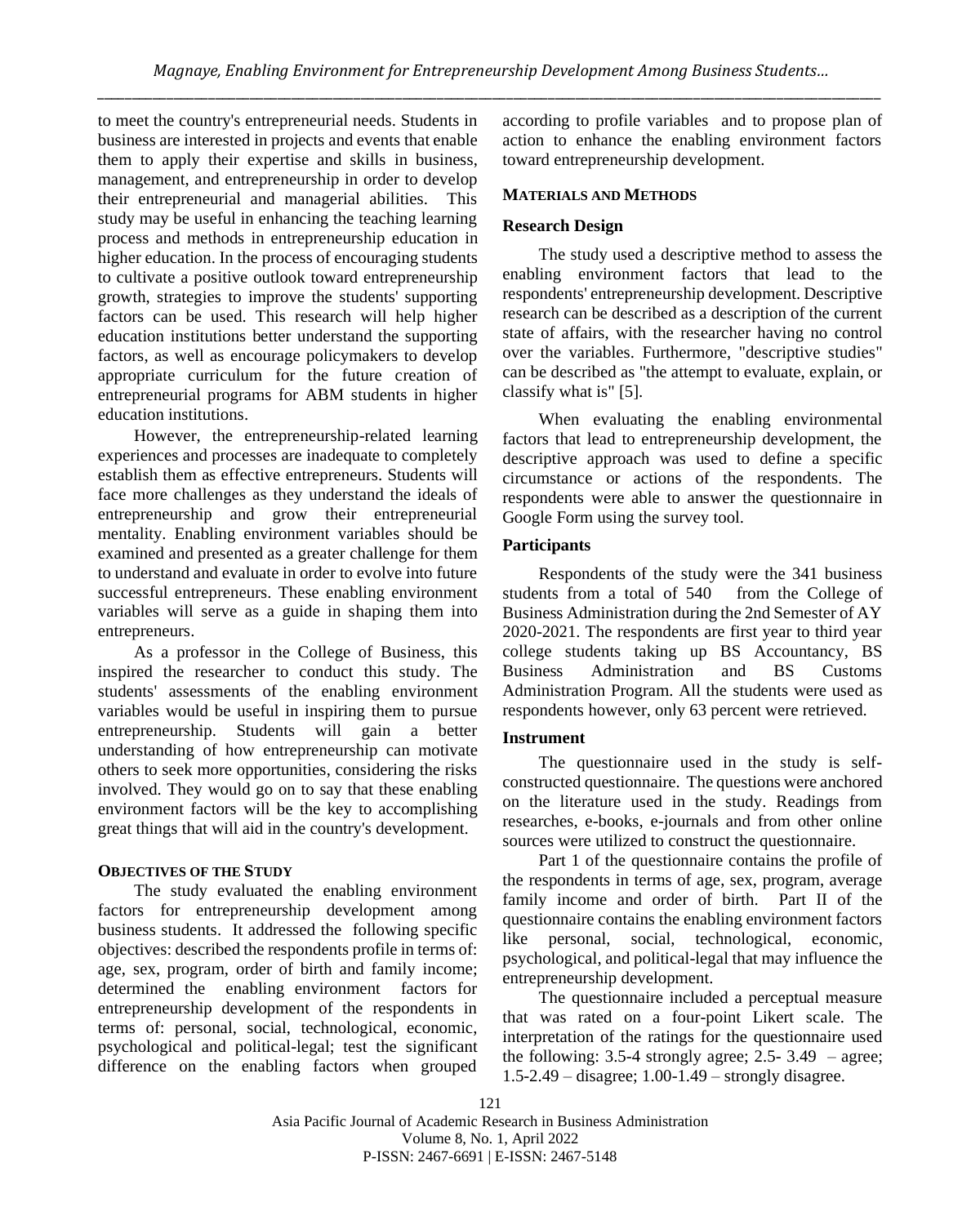#### **Data Analysis**

The data gathered were presented in tabular form to interpret the result and the statistical tools such as frequency and percentage, weighted mean, ranking and Independent Sample t-test and one-way ANOVA were used. Frequency and percentage were used to describe the profile variables. Weighted mean and rank were utilized to analyze and interpret the enabling environment factors for entrepreneurship development. Independent Sample t-test and One-way ANOVA was used to test the significant difference of responses on the enabling environment factors when grouped according to profile variables. In addition, all data were treated using a statistical software known as SPSS version 26 to further interpret the results of the study.

#### **RESULTS AND DISCUSSION**

The frequency and percentage distribution of the respondents' profile in terms of age, sex, program, average family income and order of birth is presented in Table 1. Of the 341 respondents, majority are 20-21 years old (63 percent), female at 80.9 percent most are from the BS Business Administration program at 48.1 percent, 27.9 percent are earning Php31,000 above; and 39.9 percent of the respondents are middle born.

Based on the findings, majority of the monthly income of the respondents' family is Php31,000 and above to support the tuition fees of their children. Otherwise, the family could not afford the child's education and will opt to enroll in a state university or a university with lower tuition fees. This scenario also supports the assertion that this institution is and has been a provider of choice by the parents in Batangas when it comes to education of their children.

Majority of the respondents who belong to 20-21 years old make up the largest portion of the student respondents and they are regarded as the upper classmen in the university who are more matured to decide what they want to become in the future.

|                                   |                                                                                                                                                                                                                                                                      | Percentage                                                                                                               |
|-----------------------------------|----------------------------------------------------------------------------------------------------------------------------------------------------------------------------------------------------------------------------------------------------------------------|--------------------------------------------------------------------------------------------------------------------------|
|                                   |                                                                                                                                                                                                                                                                      |                                                                                                                          |
|                                   |                                                                                                                                                                                                                                                                      | 30.2                                                                                                                     |
|                                   |                                                                                                                                                                                                                                                                      | 63.0                                                                                                                     |
|                                   |                                                                                                                                                                                                                                                                      | 4.7                                                                                                                      |
|                                   |                                                                                                                                                                                                                                                                      | 0.6                                                                                                                      |
| 26 year old and above             |                                                                                                                                                                                                                                                                      | 1.5                                                                                                                      |
|                                   |                                                                                                                                                                                                                                                                      |                                                                                                                          |
| Male                              | 65                                                                                                                                                                                                                                                                   | 19.1                                                                                                                     |
| Female                            | 276                                                                                                                                                                                                                                                                  | 80.9                                                                                                                     |
|                                   |                                                                                                                                                                                                                                                                      |                                                                                                                          |
|                                   | 67                                                                                                                                                                                                                                                                   | 19.6                                                                                                                     |
| <b>BS Customs Administration</b>  | 110                                                                                                                                                                                                                                                                  | 32.3                                                                                                                     |
| <b>BS</b> Business Administration | 164                                                                                                                                                                                                                                                                  | 48.1                                                                                                                     |
| <b>Average Family Income</b>      |                                                                                                                                                                                                                                                                      |                                                                                                                          |
| Php 10,000 below                  | 48                                                                                                                                                                                                                                                                   | 14.1                                                                                                                     |
| Php 11,000 -15,000/month          | 55                                                                                                                                                                                                                                                                   | 16.1                                                                                                                     |
| Php 16,000 -20,000/month          | 65                                                                                                                                                                                                                                                                   | 19.1                                                                                                                     |
|                                   | 78                                                                                                                                                                                                                                                                   | 22.9                                                                                                                     |
|                                   | 95                                                                                                                                                                                                                                                                   | 27.9                                                                                                                     |
| <b>Order of Birth</b>             |                                                                                                                                                                                                                                                                      |                                                                                                                          |
|                                   |                                                                                                                                                                                                                                                                      | 26.1                                                                                                                     |
|                                   |                                                                                                                                                                                                                                                                      | 39.9                                                                                                                     |
|                                   |                                                                                                                                                                                                                                                                      | 23.2                                                                                                                     |
| Only Child                        | 37                                                                                                                                                                                                                                                                   | 10.9                                                                                                                     |
|                                   | <b>Profile Variables</b><br>Age<br>18 - 19 year old<br>$20 - 21$ year old<br>22 - 23 year old<br>24 - 25 year old<br><b>Sex</b><br>Program<br><b>BS</b> Accountancy<br>Php 21,000 -30,000/month<br>Php 31,000 above<br><b>First Born</b><br>Middle Born<br>Last Born | Table 1<br>Percentage Distribution of Respondents' Profile<br>Frequency<br>103<br>215<br>16<br>2<br>5<br>89<br>136<br>79 |

The female sectors dominated the male sectors which indicates that the female students outnumbered the male students. This means that females are more business oriented since they are enrolled in the business program. Majority of the respondent's family income is Php31,000 per month with a total of Php372,000 annual income and considered above the Php312,000 average family income of the Filipino families in 2018 [6].

The majority of student responders were born in the middle of the family. Researchers have known for a long time, according to Greene [7], that entrepreneurship runs in families. The study's most startling finding was that you were more likely to be self-employed than your elder siblings if your parents had no entrepreneurial experience and you were the last child. Last-born are more likely to be risk-takers, according to this data. When researchers looked at children from households where both parents were already entrepreneurs, they discovered that the birth order impact shifted drastically. Last-born were 18% less likely to follow in their parents' footsteps into business. Instead, the first and middleborn children had the greatest likelihood of starting a business, raising their chances by 151 percent and 118 percent, respectively.

122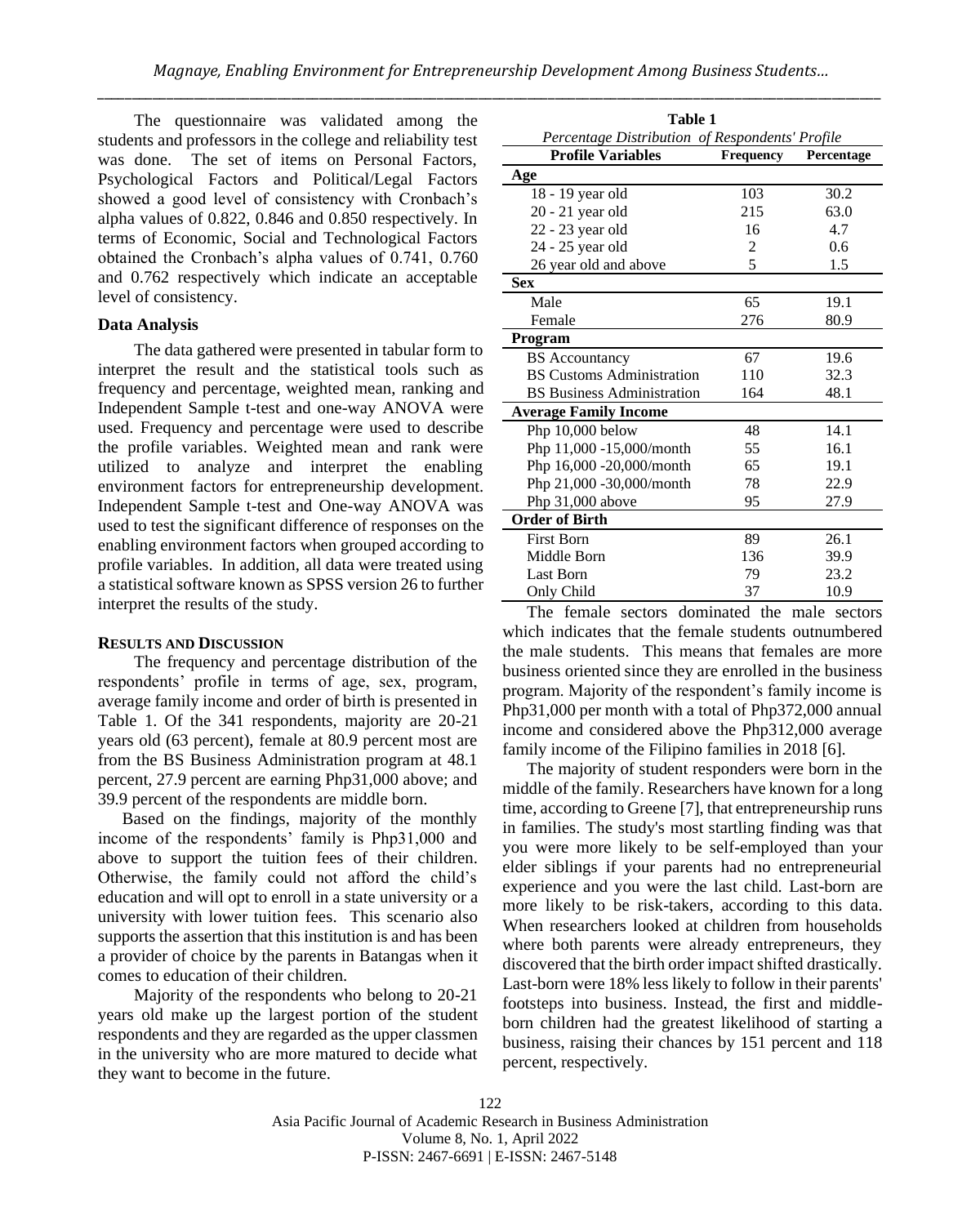According to Han [8], family company owners should think carefully about how they use birth order to make judgments about family succession. Because it is more familiar, first and middle-born children may be more comfortable with taking on a family business, but it is possible that the last-born child has attributes that are better suited to being in business.'

| Table 2                                                      |      |           |                             |  |  |  |
|--------------------------------------------------------------|------|-----------|-----------------------------|--|--|--|
| Personal Factors that Influence Entrepreneurship Development |      |           |                             |  |  |  |
| <b>Indicators</b>                                            | WМ   | VI        | R                           |  |  |  |
| 1. Having an optimistic attitude can                         | 3.64 | SА        | 4                           |  |  |  |
| influence entrepreneurial mindset.                           |      |           |                             |  |  |  |
| 2. The passion to become successful in                       | 3.66 | SA.       | 3                           |  |  |  |
| life can be possible though                                  |      |           |                             |  |  |  |
| engaging into business.                                      |      |           |                             |  |  |  |
| Having self-confidence in doing<br>3.                        | 3.76 | SA.       | 1                           |  |  |  |
| something will influence the desire                          |      |           |                             |  |  |  |
| to enter doing business.                                     |      |           |                             |  |  |  |
| Immense imagination<br>4.<br>and                             | 3.61 | SA.       | 5                           |  |  |  |
| foresightedness will lead towards                            |      |           |                             |  |  |  |
| success in entrepreneurship.                                 |      |           |                             |  |  |  |
| Leadership ability of an individual<br>5.                    | 3.72 | <b>SA</b> | $\mathcal{D}_{\mathcal{A}}$ |  |  |  |
| will lead towards developing an                              |      |           |                             |  |  |  |
| entrepreneurial spirit.                                      |      |           |                             |  |  |  |
| <b>Composite Mean</b>                                        | 3.68 | SА        |                             |  |  |  |
|                                                              |      |           |                             |  |  |  |

*Legend: 3.50 - 4.00 - Strongly Agree (SA); 2.50 - 3.49 – Agree (A); 1.50 - 2.49 – Disagree (D); 1.00 - 1.49 - Strongly Disagree (SD)*

Table 2 presents the personal factors that influence entrepreneurship development. With a composite mean of 3.68, the respondents strongly agreed that these factors influence their entrepreneurship development. Ranking first among the personal factors with a mean of 3.76, the respondents revealed that they strongly agree that having self-confidence in doing something will influence the desire to enter doing business.

It is interesting to note that the personal factors of an individual also influence his spirit of becoming an entrepreneur or not. There is a need to have qualities like maturity, efficiency, leadership qualities, risk ability, and confidence among others. If these qualities are held by entrepreneurs, then there is a huge possibility that their business will be impacted positively for sure.

The researchers observed that every person acts and behaves according to his aspirations and attitude. A person with high ambitions and confidence helps himself to become a big entrepreneur. Similarly, if a person has the attitude to work as an entrepreneur, only then he can achieve success.

However, every person has different family circumstances as it has also been observed that having family support gives a person confidence to venture into business. Sometimes due to family non-cooperation, entrepreneurs get frustrated, whereas a person becomes a successful entrepreneur with family cooperation.

Though ranking lowest at 3.61 weighted mean, the respondents also strongly agreed that immense imagination and foresightedness will lead towards success in entrepreneurship. Foresightedness does not aim to predict the future, rather it helps build it. It considers the future as something which the entrepreneur can create and shape. Being a foresight practitioner requires a businessman to have more courage and determination to succeed. It requires the entrepreneur to lean into the unknown and actively engaging heavily in their ability to do planning and tap on their intuition to create an on-going opportunity to learn, innovate and re-strategize new information in the business environment.

Foresight involves future-oriented awareness and planning, enabling the businessman to respond quickly and effectively to future market threats and opportunities. The relation of foresight and immense imagination to success of a business is poorly understood. As a result, people often think that a person is successful because of luck, when in fact it was their foresight and immense imagination that made them "lucky." Foresight enabled them to take advantage of opportunities and to avoid problems that trap other people. Foresight is the secret ingredient of success, because without foresight people cannot prepare for the future. Effective foresight has always been important in human life, but it is now much harder to come by, because this modern world is changing faster than ever before. The technologies, jobs, institutions, even some treasured values and ways of thinking are all shifting radically, making it very difficult to plan ahead and prepare for future challenges and opportunities. Indeed, in this age of hyper-change, many people have no notion of what sort of world they should prepare for. They may decide, fatalistically, that they cannot know nor do anything about their own futures.

Foresight, in contrast to fatalism, gives people increased power to shape their futures, even in the most turbulent of times. People who can think ahead will be prepared to take advantage of all the new opportunities that rapid social and technological progress are creating. Griffee [9] posed those entrepreneurs must not be dissuaded by the challenge to be creative. One need not be the original wheel creator to improve upon a stone cylinder. By standing on the shoulders of giants, one can take existing ideas and make small improvements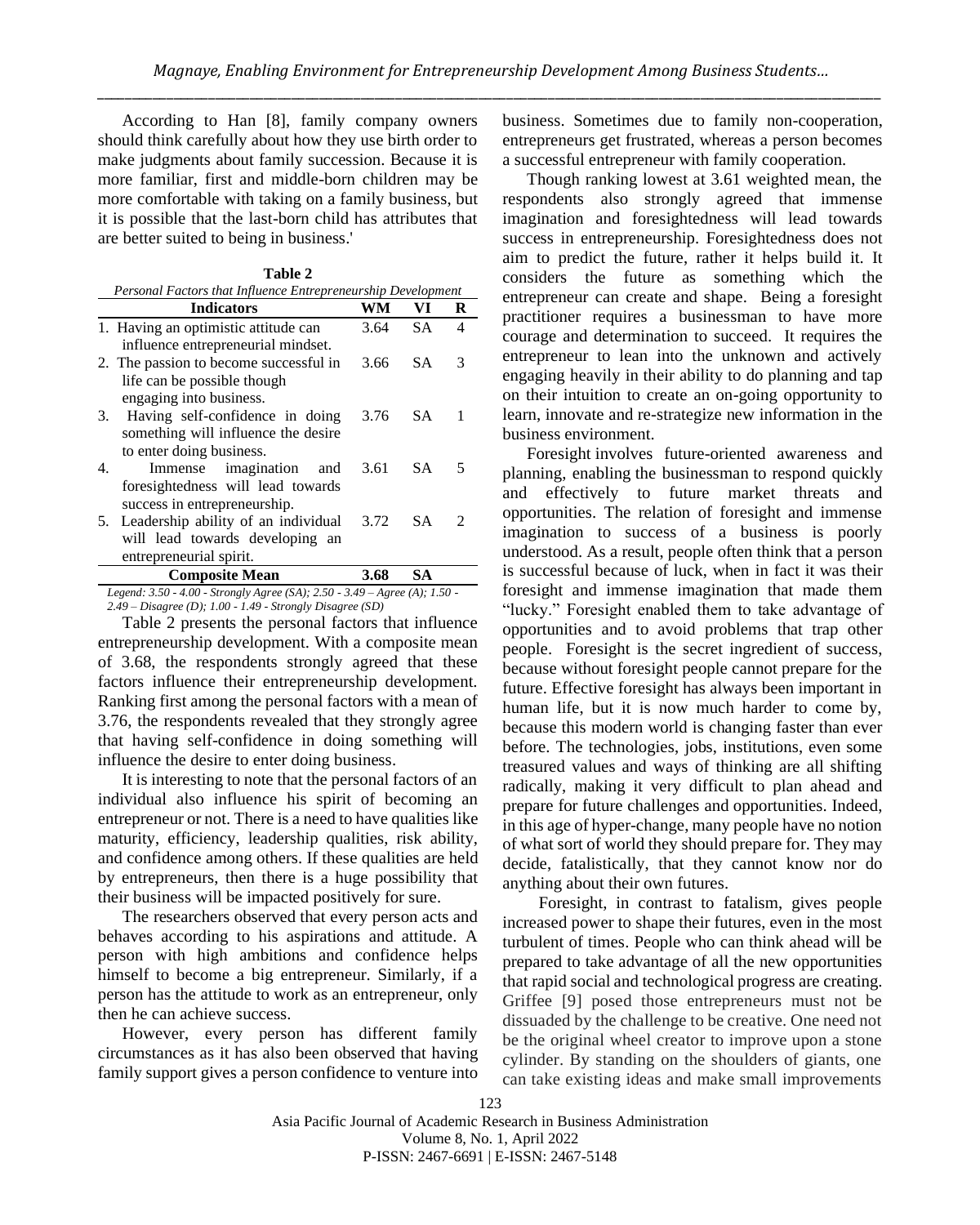upon them. Best ideas may come even when falling asleep or while taking a shower. All a person must do is to recognize the fresh idea and do not let it get away. Write them down may help. While not every idea has to be a home run, by accumulating ideas, bussing entrepreneurs will be able to distill the great ones from the rest and be ready to run with the best

. Shown in Table 3 are the social factors that influence entrepreneurship development. With a composite mean of 3.45, the respondents agreed that these social factors influence their entrepreneurship development.

Findings revealed that of the social factors that influence entrepreneurship development, training and education on entrepreneurship will create more knowledge that will help uplift one's interest in starting one's own business as evidenced by a weighted mean of 3.75 at which the respondents strongly agreed to the highest rank. As the samples are students, the findings from this study are particularly relevant to entrepreneurship education. The entrepreneurship course offered can be an appropriate avenue to expose and develop the students' intention to be entrepreneurs.

**Table 3** *Social Factors that Influence Entrepreneurship Development*

| <b>Indicators</b>                                                                                 | WM   | VI        | R              |
|---------------------------------------------------------------------------------------------------|------|-----------|----------------|
| 1. Education has a significant role to play in                                                    | 3.62 | <b>SA</b> | $\mathfrak{D}$ |
| inculcating entrepreneurial values.                                                               |      |           |                |
| 2. High population growth rate of the<br>country will motivate<br>more                            | 3.26 | A         | 4              |
| entrepreneurial activities.                                                                       |      |           |                |
| 3. Large family size and structure will                                                           | 3.06 | A         | 5              |
| influence more entrepreneurs to start.                                                            |      |           |                |
| 4. The family's own business has a great                                                          | 3.56 | SA.       | 3              |
| influence in exhibiting higher level of                                                           |      |           |                |
| entrepreneurship.                                                                                 |      |           |                |
| Training and education<br>5.<br>on                                                                | 3.75 | <b>SA</b> |                |
| Entrepreneurship will create<br>more                                                              |      |           |                |
| knowledge that will help uplift one's                                                             |      |           |                |
| interest in starting one's own business                                                           |      |           |                |
| <b>Composite Mean</b>                                                                             | 3.45 | A         |                |
| Logard: $3.50$ , $4.00$ , Strongly Agree $(SA)$ : $2.50$ , $3.40$ , Agree $(A)$ : $1.50$ , $2.40$ |      |           |                |

*Legend: 3.50 - 4.00 - Strongly Agree (SA); 2.50 - 3.49 – Agree (A); 1.50 - 2.49 – Disagree (D); 1.00 - 1.49 - Strongly Disagree (SD)*

This is where the university should play its role to motivate the students by providing the necessary training and courses to instill more positive attitude of the students towards entrepreneurship. The results from this study would provide information to the universities, curriculum developers and the related ministries in improving the present curriculum and delivery systems. Proper support system and infrastructure as well as the

development of managerial competencies must be available and further improved [10].

This is in sync with the study of Juneza [11] which revealed that education enables one to understand the outside world and equips him with the basic knowledge and skills to deal with day-to-day problems. In any society, the system of education has a significant role to play in inculcating entrepreneurial values.

Policy makers and educators must develop a sufficient understanding of the precursors for social entrepreneurial intentions for encouraging more and more individuals to get them involved in social entrepreneurship. So, the perception of social entrepreneurship might be the key to moving closer towards the understanding of social entrepreneurship generation process. Hence, an inspection of the factors that foster or hinder social entrepreneurship and what are the incentives in action for people to become social entrepreneurs seems reasonable [12].

More so, social organizations, traditions, levels of education, personal behavior, situational circumstances, caste or class system, family training, and another ethical level of the society are such social and cultural elements, which affect the development entrepreneurship or entrepreneurial skills.

The presence of rational decision making in society will be helpful for making positive decisions related to business. There is low importance given to factors like education, training, and research in underdeveloped countries as observed. On the other hand, the religious  $&$  cultural factors also put a great influence on the ability of entrepreneur for making decisions.

On the other hand, the respondents agree that large family size and structure will influence more entrepreneurs to start at a weighted mean of 3.06 ranking lowest among the factors mentioned. As observed, there is a great role played by support system in the success of a business. Things like advisory services, expenditure, and particularly financial institutions create an excellent support system. According to Juneza [11] the background of a family provided a source of industrial entrepreneurship. This factor includes size of family, type of family and economic status of family. He found out that occupational and social status of the family influenced mobility and there are certain circumstances where very few people would have to be venturesome.

As for economic factors, the respondents revealed on Table 4 that they strongly agree that the mentioned factors influence their entrepreneurship development as evidenced by the composite mean of 3.52.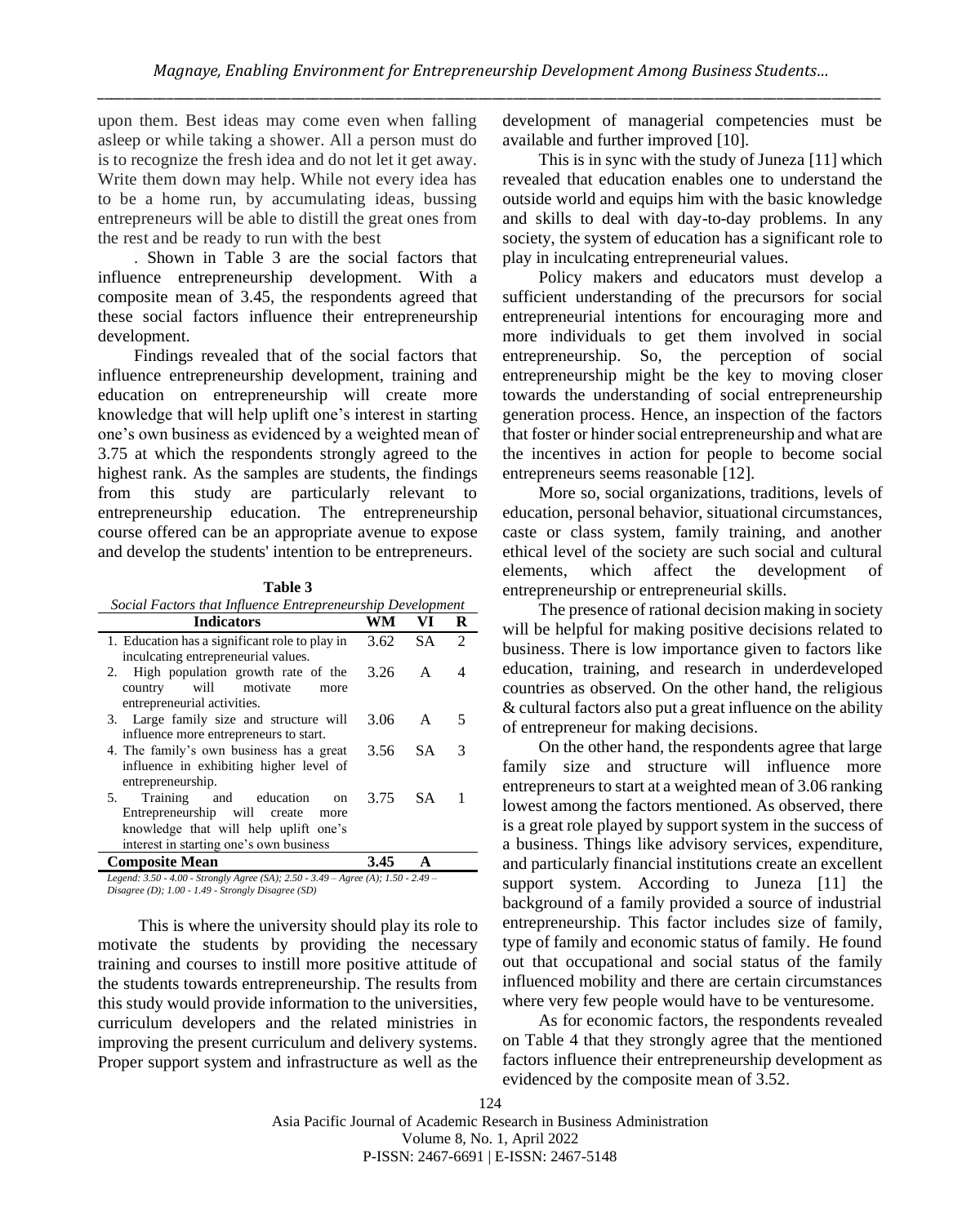| Table 4                                          |  |
|--------------------------------------------------|--|
| Economic Factors that Influence Entrepreneurship |  |
| Development                                      |  |

| <b>Indicators</b>                                                                                                              | WM   | VI        | R                           |
|--------------------------------------------------------------------------------------------------------------------------------|------|-----------|-----------------------------|
| 1. Entrepreneurship will lead to increase<br>of wealth of the entrepreneurs and the<br>nation.                                 | 3.66 | <b>SA</b> | $\mathcal{D}_{\mathcal{L}}$ |
| 2. Entrepreneurship will be a great<br>source of employment that will uplift<br>the lives of the people.                       | 3.70 | SA.       | 1                           |
| 3. Development of entrepreneurship is<br>possible with improvement in<br>communication, transportation, and<br>infrastructure. | 3.63 | SA.       |                             |
| 4. Engaging into business will provide<br>income and economic security for the<br>family.                                      | 3.65 | SА        | 3                           |
| 5. Higher business taxes for<br>entrepreneurs will support<br>entrepreneurial activities.                                      | 2.95 | SА        |                             |
| <b>Composite Mean</b>                                                                                                          | 3.52 | SА        |                             |

*Legend: 3.50 - 4.00 - Strongly Agree (SA); 2.50 - 3.49 – Agree (A); 1.50 - 2.49 – Disagree (D); 1.00 - 1.49 - Strongly Disagree (SD)*

Ranking highest on the economic factors the influence entrepreneurship development, it was found out the respondents strongly agree that entrepreneurship will be a great source of employment that will uplift the lives of the people at a weighted mean of 3.70. Entrepreneurship creates more employment opportunities for more people in the community by producing and selling more products. Economic activities like production, exchange, consumption, and distribution may boost the economic activities that will create more chances for people to be employed to improve their standard of living.

This is supported by the findings of the study conducted by Juneza [11] where he found out that if the culture is economically or monetarily oriented, entrepreneurship would be applauded and praised and wealth accumulation as a way of life would be appreciated. Also, according to Juneza [11], entrepreneurship is essential for the development of any economy. Countries which have flourished attribute their rise to the growth of entrepreneurship. Therefore, governments and people all over the world want to encourage this concept.

However, with a weighted mean of 2.95 and ranking lowest among the factors mentioned, the respondents agree that higher business taxes for entrepreneurs will support entrepreneurial activities. Imposing higher taxes for businessmen will mean that entrepreneurs will have a little chance to improve their income due to increased business taxes. They will not be encouraged to start up with their business when business taxes will rise.

As mentioned by Juneza [11] in his study, the government can also influence a high degree of control on the market through provisions of taxation. Some amount of taxation is necessary for the government to maintain the legal and administrative systems in place for the entire economy. However, a lot of times governments resort to excessive taxation. They usually adopt the policy of beggaring the rich and giving it off to the poor. This goes against the basic tenets of entrepreneurship which believes in survival of the fittest. Therefore, countries where tax regimes are restrictive find an outflow of entrepreneurs. In short, entrepreneurs want to set up shop in places where there is minimal interference from the government.

The psychological factors that influence entrepreneurship development is presented in Table 5. Based on the data gathered, the respondents agree to the mentioned factors with a composite mean of 3.49.

It can be gleaned from table that 5 the respondents strongly agree that willingness to take risks is an influencing factor towards entrepreneurship as it ranked first with a weighted mean of 3.73.

**Table 5** *Psychological Factors that Influence Entrepreneurship* 

| Development                                                                                          |      |           |   |  |  |  |
|------------------------------------------------------------------------------------------------------|------|-----------|---|--|--|--|
| <b>Indicators</b><br><b>WM</b><br>VI<br>R                                                            |      |           |   |  |  |  |
| 1. Need achievement is a motivating<br>factor to become an entrepreneur.                             | 3.35 | A         |   |  |  |  |
| 2. Willingness to take risks is an<br>influencing factor towards<br>entrepreneurship.                | 3.73 | -SA       |   |  |  |  |
| 3. Esteem, status and respect encourages<br>one to become an entrepreneur.                           | 3.60 | <b>SA</b> | 2 |  |  |  |
| 4. Security is one of the motives toward<br>entrepreneurship.                                        | 3.49 | A         | 3 |  |  |  |
| 5. Gaining power and authority serves as<br>an internal factor leading to become an<br>entrepreneur. | 3.29 | A         |   |  |  |  |
| <b>Composite Mean</b>                                                                                |      |           |   |  |  |  |

*Legend: 3.50 - 4.00 - Strongly Agree (SA); 2.50 - 3.49 – Agree (A); 1.50 - 2.49 – Disagree (D); 1.00 - 1.49 - Strongly Disagree (SD)*

The respondents revealed that they perceive those rewards rarely come without risk. One's ability to take advantage of an opportunity will depend, in part, on his tolerance for risk. Griffee [9] posed that as the founder of a start-up, investors will expect an entrepreneur to have a vested interest in his business. If he will not bet on his idea, then why should anybody else? If the entrepreneur cannot afford the risk, financially or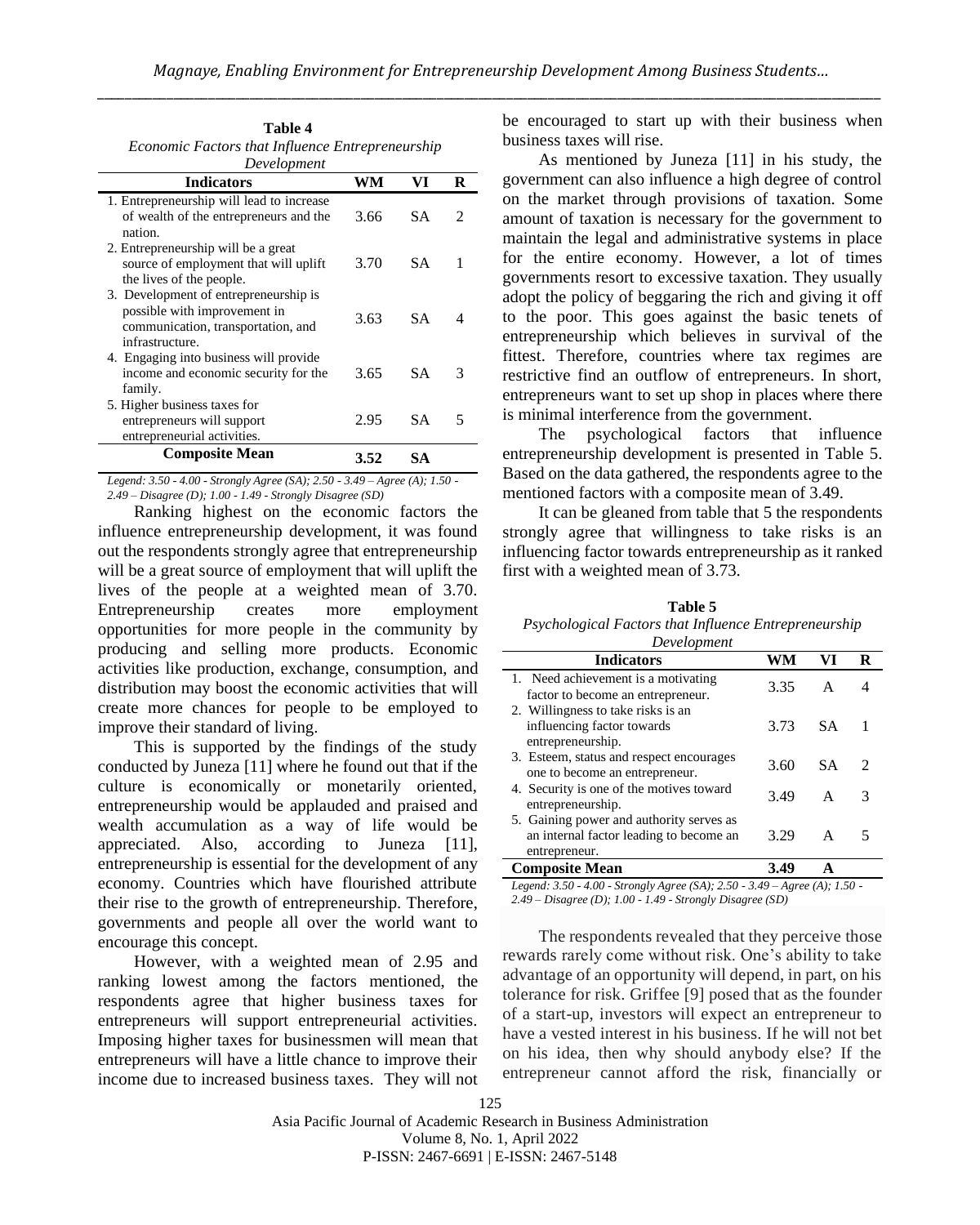emotionally, then he might make decisions that are too tepid to be successful. To do well, an entrepreneur needs the strong sense of self-efficacy to believe the risk will be surmountable.

It has been observed that majority of times psychological factors are mistaken with personal factors. However, the reality is pretty different, and they also play an important role in success. The most vital psychological factor in the field of entrepreneurship is how much an entrepreneur wants to succeed. On top of that, the motive of a person who is starting or operating the business also needs to be kept in mind. It is one of the most underrated factors that people don't look. If one becomes succeeded in control these characteristics, then the chances of success are quite high.

The study of Javed [14] proposed a model for entrepreneurial orientation for micro level entrepreneurs in which psychological factors (propensity to take risk, internal locus of control, tolerance for ambiguity, and self-confidence) and non-psychological factors (education and supportive environment) are important components.

Meanwhile, ranked last among the psychological factors that the respondents agree to is that gaining power and authority serves as an internal factor leading to become an entrepreneur with a 3.29 weighted mean. Respondents ranked this as the least since they believe that as start-up entrepreneurs, gaining power and authority are the least considered psychologically. They considered all other factors to be prioritized and having authority and gaining power were last considered.

Turkina [15] has identified four higher-order socio-psychological factors—locus of control, social cynicism, the traditionalism-modernity continuum and the survival-self-actualization continuum—and conducts a multi-level analysis of their effects on the probability of being an opportunity entrepreneur in a given society while controlling for the levels of necessity entrepreneurship and other important factors.

As shown in Table 6, the respondents strongly agree on the technological factors that influence entrepreneurship development as evidenced by a composite mean of 3.59. Among the technological factors that influence entrepreneurship development, the respondents utilizing the social media platform can easily communicate with the businesses' targeted audience (3.74) ranked highest. The use of social media enables the entrepreneurs to add value to their stakeholders since it will allow more often relevant and faster communication.

| Table 6                                               |
|-------------------------------------------------------|
| Technological Factors that Influence Entrepreneurship |
| Development                                           |

| <b>Indicators</b>                                                                                                                      | WМ   | VI  | R |
|----------------------------------------------------------------------------------------------------------------------------------------|------|-----|---|
| 1. Utilizing the social media platform can<br>communicate with<br>easily<br>the<br>businesses' targeted audience.                      | 3.74 | SA. | 1 |
| 2. Through internet technology, easy and<br>fast communication with employees,<br>clients and co-workers is possible.                  | 3.73 | SА  | 3 |
| 3. Automating various department's<br>functions allow companies to replace<br>human unskilled tasks with<br>completely machinery ones. | 3.30 | A   | 5 |
| 4. Use of e-commerce widens the number<br>of customers and lowers the costs of<br>production.                                          | 3.47 | A   |   |
| 5. Use of the new technology will provide<br>innovation to offer products and<br>services that will satisfy the<br>consumers.          | 3.70 | SА  |   |
| $\cdots$                                                                                                                               | 3.59 | SА  |   |

#### **Composite Mean**

*Legend: 3.50 - 4.00 - Strongly Agree (SA); 2.50 - 3.49 – Agree (A); 1.50 - 2.49 – Disagree (D); 1.00 - 1.49 - Strongly Disagree (SD)*

Satisfied customers are more interested to share some of their experiences online which may help promote the entrepreneur's products and can increase the number of new customers who will be interested to try the new brand of products. Entrepreneurs do fail a few times before they find the right innovation that leads to their success. Nowadays, opportunity can leave quickly. With the internet, the spread of information and ideas has led to deeper, faster competition to be the first mover. The ability to respond to the market and new business opportunities can be the difference between a successful entrepreneur and a failed business model. To be responsive, an entrepreneur must have the flexibility of mind and resources necessary to see and take advantage of new and upcoming possibilities. Learning from your mistakes and those of others to implement change can keep businesses afloat. Calcifying rigidity, on the other hand, can turn a start-up into dust [9].

Under conditions of rapid change, companies compete intensely to achieve competitive advantages. Through technology, they differentiate themselves from other companies to obtain a better market position. Decisions concerning technological variables are thus essential to a firm's overall competitive strategy, positioning and emplacement. Rojas [16] findings show that top management support for technology and technology skills enables technology acquisition, integration, and infrastructure in firms, influencing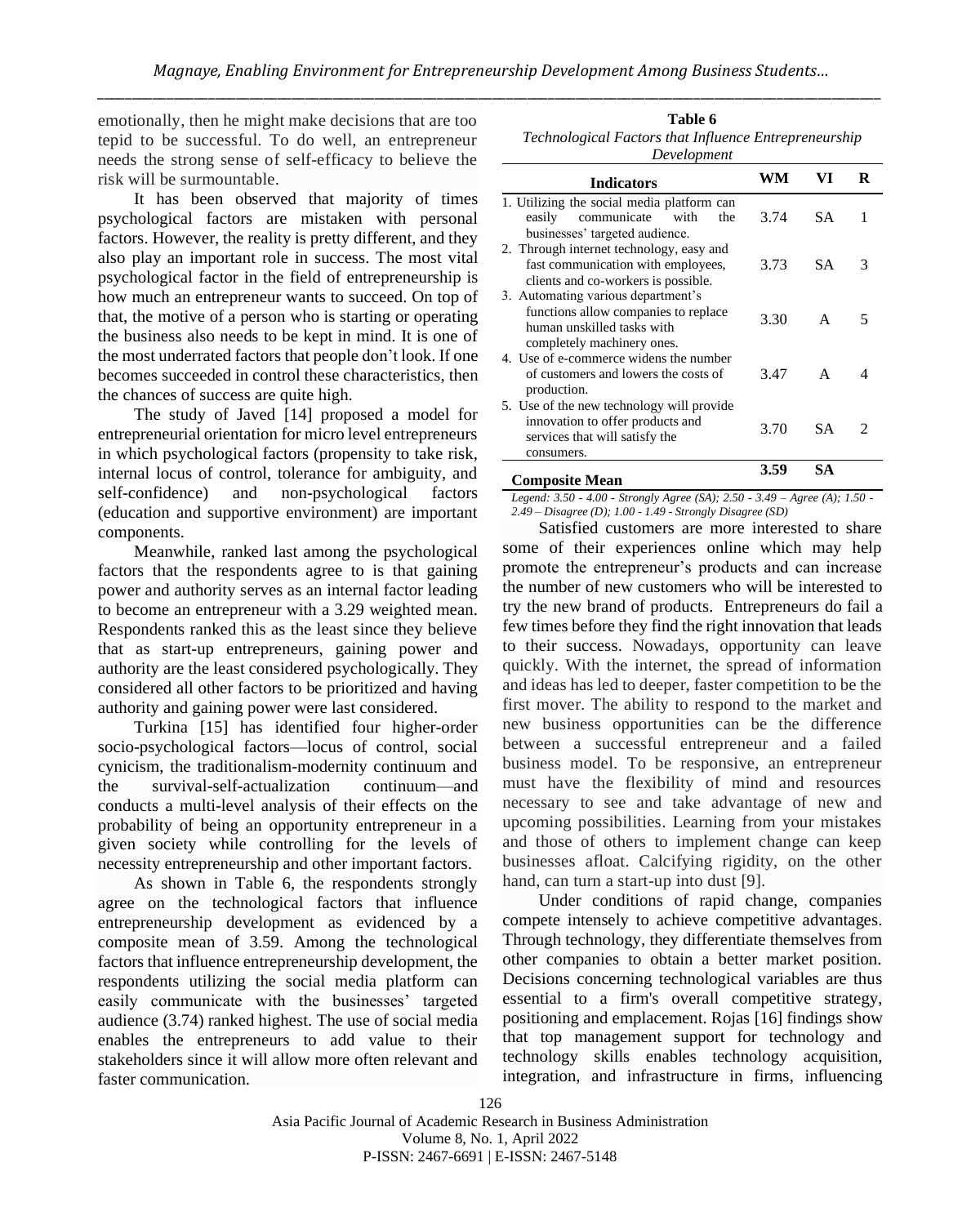organizational performance through corporate entrepreneurship. The awareness on technological issues enables entrepreneurship in the firm.

Automating various department's functions allow companies to replace human unskilled tasks with completely machinery ones (3.30) ranked lowest. This indicator ranked the lowest since the student respondents somewhat believe that automation of business tasks is necessary; however, it does not mean that it will lessen the importance of people. Employees economic value will still be considered and most innovative businessmen stand by valuing technological innovation and people together.

According to study information technology to emphasize the role of entrepreneurial as one of the solutions to unemployment and entrepreneurship in communities that the vast majority of young people despite having the talent and enough energy still suffer from the problem of unemployment [12].

**Table 7** *Political/Legal Factors that Influence Entrepreneurship Development*

| Development<br><b>Indicators</b><br>VI<br>WМ                                                                    |      |           |   |  |  |  |  |  |
|-----------------------------------------------------------------------------------------------------------------|------|-----------|---|--|--|--|--|--|
| 1. Ease of doing business policies of the<br>government will motivate more<br>entrepreneurs to start their own. | 3.45 | A         | 3 |  |  |  |  |  |
| 2. Government support through granting<br>of loans will help increase the number<br>of entrepreneurs.           | 3.47 | A         | 2 |  |  |  |  |  |
| 3. High interest rates will lessen the<br>number of entrepreneurs who would<br>want to start a new business.    | 3.36 | A         | 5 |  |  |  |  |  |
| 4. Simplified government laws and<br>regulations for entrepreneurs are<br>provided.                             | 3.39 | A         |   |  |  |  |  |  |
| 5. Political stability of one<br>community/country will influence<br>developing more entrepreneurs.             | 3.50 | <b>SA</b> |   |  |  |  |  |  |
| 3.43<br><b>Composite Mean</b><br>A                                                                              |      |           |   |  |  |  |  |  |

*Legend: 3.50 - 4.00 - Strongly Agree (SA); 2.50 - 3.49 – Agree (A); 1.50 - 2.49 – Disagree (D); 1.00 - 1.49 - Strongly Disagree (SD)*

As to political/legal factors, findings in Table 7 show that the respondents agree that the mentioned factors influence their entrepreneurship development as evidenced by a weighted mean of 3.42.

Highest in rank with a weighted mean of 3.50, respondents strongly agree that political stability of one community/country will influence developing more entrepreneurs. Highest in rank with a weighted mean of 3.50, respondents strongly agree that political stability

of one community/country will influence developing more entrepreneurs.

As observed, various government policies like the economic policy, taxation policy, import-export policy, and licensing policy, etc. affect the development of entrepreneurship. If the government provides basic infrastructural facilities, like electricity, transport, banking, insurance, communication, water, raw materials, and warehousing facilities, etc. it certainly results in the development of entrepreneurship.

According to Juneza [11] political factors play a huge role in the development of entrepreneurship in a given geographical area. This is because politicians decide the type of market that is in place. The market could be capitalistic, communist or some countries have adopted a mixed economy. Each of these three markets has very different implications for the way in which entrepreneurs are required to function. Capitalism requires breakthrough innovation whereas communism requires entrepreneurs to be well connected with the political class. Therefore, it has been observed that the more capitalistic any country is, the more entrepreneurship flourishes in the region.

On the other hand, the respondents agree that high interest rates will lessen the number of entrepreneurs who would want to start a new business (3.36). High interest rates affect small businesses who most likely operate with limited cash flow. Small business owners must set aside more money to be able to repay any loans and debt which reduces the income available of the business. High rates can also lower the cost of assets, make them harder to sell for capital. High interest rates affect the context of running the business. It serves as signal to pull businesses back once the interest rates are high. Banks charge more when interest rates increase which means that entrepreneurs will need to use more of their income to pay the interest for their loans which means that profits will decrease. This factor may influence the decision of most entrepreneurs not to start a new business [18].

Table 8 presents the significant Difference of Responses on Enabling Environment Factors When Grouped According to Profile Variables. Since the pvalues of personal, social, economic, psychological, and political/legal factors grouped according to age, sex, program, average family income and order of birth are higher than .05 level of significance, then the corresponding computed f-values are found to be not significant.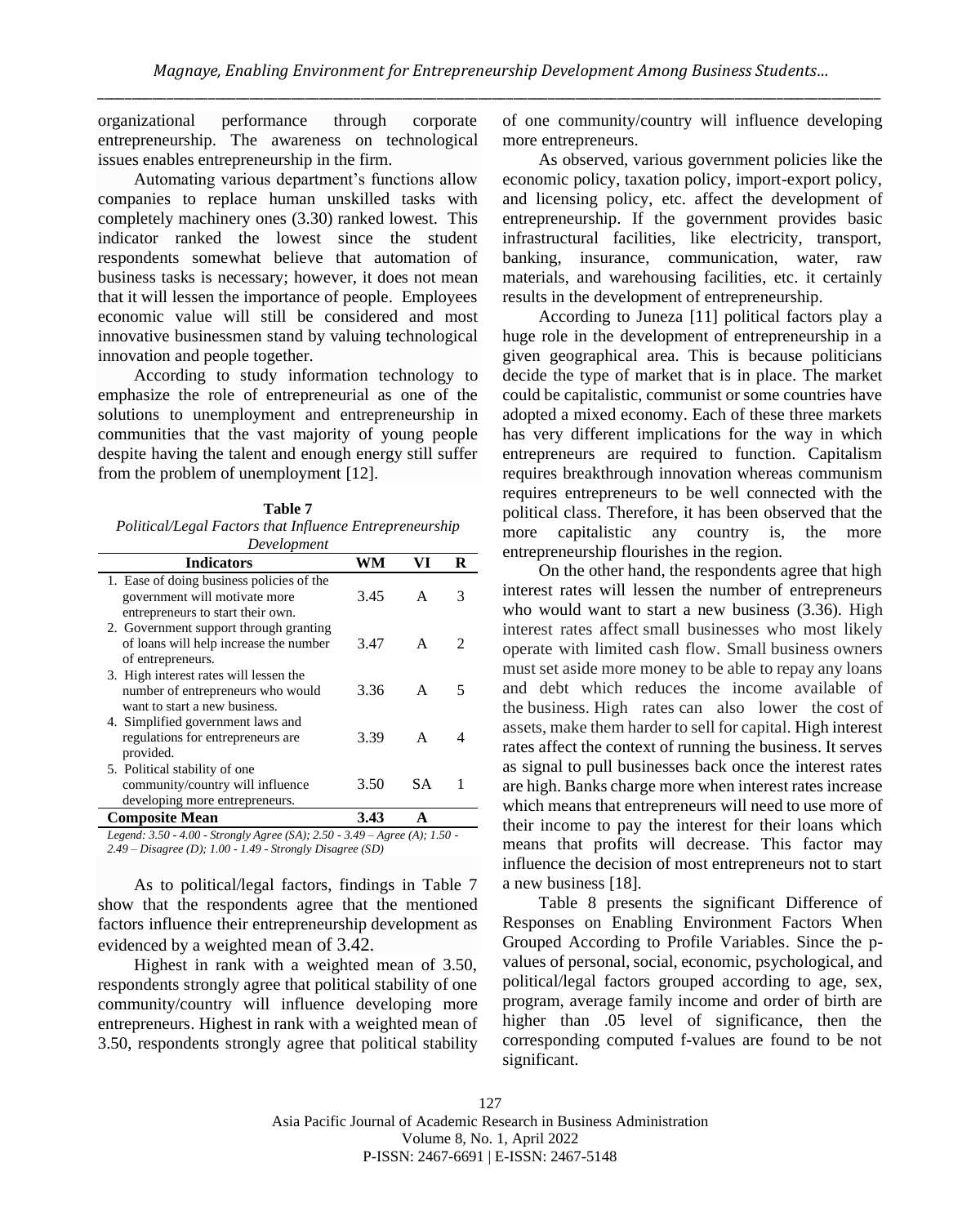*Magnaye, Enabling Environment for Entrepreneurship Development Among Business Students…* \_\_\_\_\_\_\_\_\_\_\_\_\_\_\_\_\_\_\_\_\_\_\_\_\_\_\_\_\_\_\_\_\_\_\_\_\_\_\_\_\_\_\_\_\_\_\_\_\_\_\_\_\_\_\_\_\_\_\_\_\_\_\_\_\_\_\_\_\_\_\_\_\_\_\_\_\_\_\_\_\_\_\_\_\_\_\_\_\_\_\_\_\_\_\_\_\_\_\_\_\_\_\_\_\_\_\_\_\_\_\_\_\_

| Table 8                                                                                             |                |         |           |                |                      |           |                |                        |           |
|-----------------------------------------------------------------------------------------------------|----------------|---------|-----------|----------------|----------------------|-----------|----------------|------------------------|-----------|
| Difference of Responses on Enabling Environment Factors When Grouped According to Profile Variables |                |         |           |                |                      |           |                |                        |           |
|                                                                                                     | Personal       |         |           | <b>Social</b>  |                      |           | Economic       |                        |           |
| <b>Profile Variables</b>                                                                            | <b>F-value</b> | p-value |           | <b>F-value</b> | p-value              |           | <b>F-value</b> | p-value                |           |
| Age                                                                                                 | 0.219          | 0.928   | <b>NS</b> | 0.408          | 0.803                | <b>NS</b> | 1.030          | 0.392                  | NS.       |
| Sex                                                                                                 | 3.455          | 0.064   | NS        | 0.825          | 0.364                | <b>NS</b> | 0.668          | 0.414                  | <b>NS</b> |
| Program                                                                                             | 2.337          | 0.098   | <b>NS</b> | 0.495          | 0.610                | <b>NS</b> | 1.156          | 0.316                  | <b>NS</b> |
| Ave. Family Income                                                                                  | 1.362          | 0.247   | <b>NS</b> | 1.812          | 0.126                | <b>NS</b> | 0.450          | 0.773                  | <b>NS</b> |
| Order of Birth                                                                                      | 2.258          | 0.081   | <b>NS</b> | 1.504          | 0.213                | <b>NS</b> | 0.776          | 0.508                  | NS.       |
| <b>Psychological</b>                                                                                |                |         |           |                | <b>Technological</b> |           |                | <b>Political/Legal</b> |           |
| <b>Profile Variables</b>                                                                            | F-value        | p-value | I         | F-value        | p-value              |           | F-value        | p-value                |           |
| Age                                                                                                 | 0.683          | 0.604   | <b>NS</b> | 0.436          | 0.783                | <b>NS</b> | 0.946          | 0.437                  | <b>NS</b> |
| Sex                                                                                                 | 0.051          | 0.822   | <b>NS</b> | 0.312          | 0.577                | <b>NS</b> | 0.271          | 0.603                  | <b>NS</b> |
| Program                                                                                             | 0.509          | 0.601   | <b>NS</b> | 1.443          | 0.238                | <b>NS</b> | 1.916          | 0.149                  | <b>NS</b> |
| Ave. Family Income                                                                                  | 2.094          | 0.081   | NS        | 3.149          | 0.015                | S         | 1.930          | 0.105                  | <b>NS</b> |
| Order of Birth                                                                                      | 0.696          | 0.555   | <b>NS</b> | 2.079          | 0.103                | <b>NS</b> | 2.008          | 0.113                  | <b>NS</b> |

*Legend: Significant at p-value < 0.05*

There is no significant difference on the respondents' assessment on the personal, social, economic, psychological, and political/legal factors that influence entrepreneurship development when respondents are grouped into their profile. Hence, the study failed to reject the hypothesis.

As for technological factors, since the p-values of 0.783, 0.577, 0.238 and 0.103 are higher than .05 level of significance, then the computed f-values of 0.436, 0.312, 1.443 and 2.079 are found to be not significant. This could also mean that the respondents' assessment on the technological factors that influence entrepreneurship development is independent to their age, sex, program, and order of birth. There is no significant difference on the respondents' assessment on the technological factors that influence entrepreneurship development when respondents are grouped into their age, sex, program, and order of birth. On the other hand, since the p-value of .015 is lower than .05 level of significance, then the computed f-value of 3.149 is found to be significant. Post hoc test revealed a significant mean difference between the group from average family income of 31,000 and above, and 11,000 to  $15,000$  (p=0.011).

This could also mean that the respondents' assessment on technological factors that influence entrepreneurship development is dependent on their average family income. There is a significant difference on the respondents' assessment on technological factors that influence entrepreneurship development between the group from average family income of 31,000 and above, and 11,000 to 15,000. Hence, the hypothesis is rejected.

## **CONCLUSION AND RECOMMENDATION**

Based on the findings of the study, majority of the respondents are females around 20-21 years old. Most of them are middle born, with the BS Business Administration program and have an average family income of Php31000 and above. The respondents strongly agreed that personal, economic, and technological factors influence entrepreneurship development while they agreed on social, psychological and political/legal factors. There is no significant difference on the respondents' assessment on the personal, social, economic, psychological, and political/legal factors that influence entrepreneurship development when respondents are grouped into their age, sex, program, average family income and order of birth. However, the respondents assessed that technological factor influenced their entrepreneurship development when grouped into their average family income. The family income of the respondents greatly affects their technological factors towards entrepreneurship development. The proposed plan of action is geared towards enhancing the personal, economic, technological, social, psychological, and political/legal factors enabling entrepreneurship development activities which may be undertaken by the College.

The researcher recommend that business education may be supplemented by activities geared towards enhancing social, psychological, and political/legal factors that influence entrepreneurial development. These activities may be spearheaded by the College Dean together with the Department Chairs, faculty members and related offices. Current business environment necessitates technological knowledge and